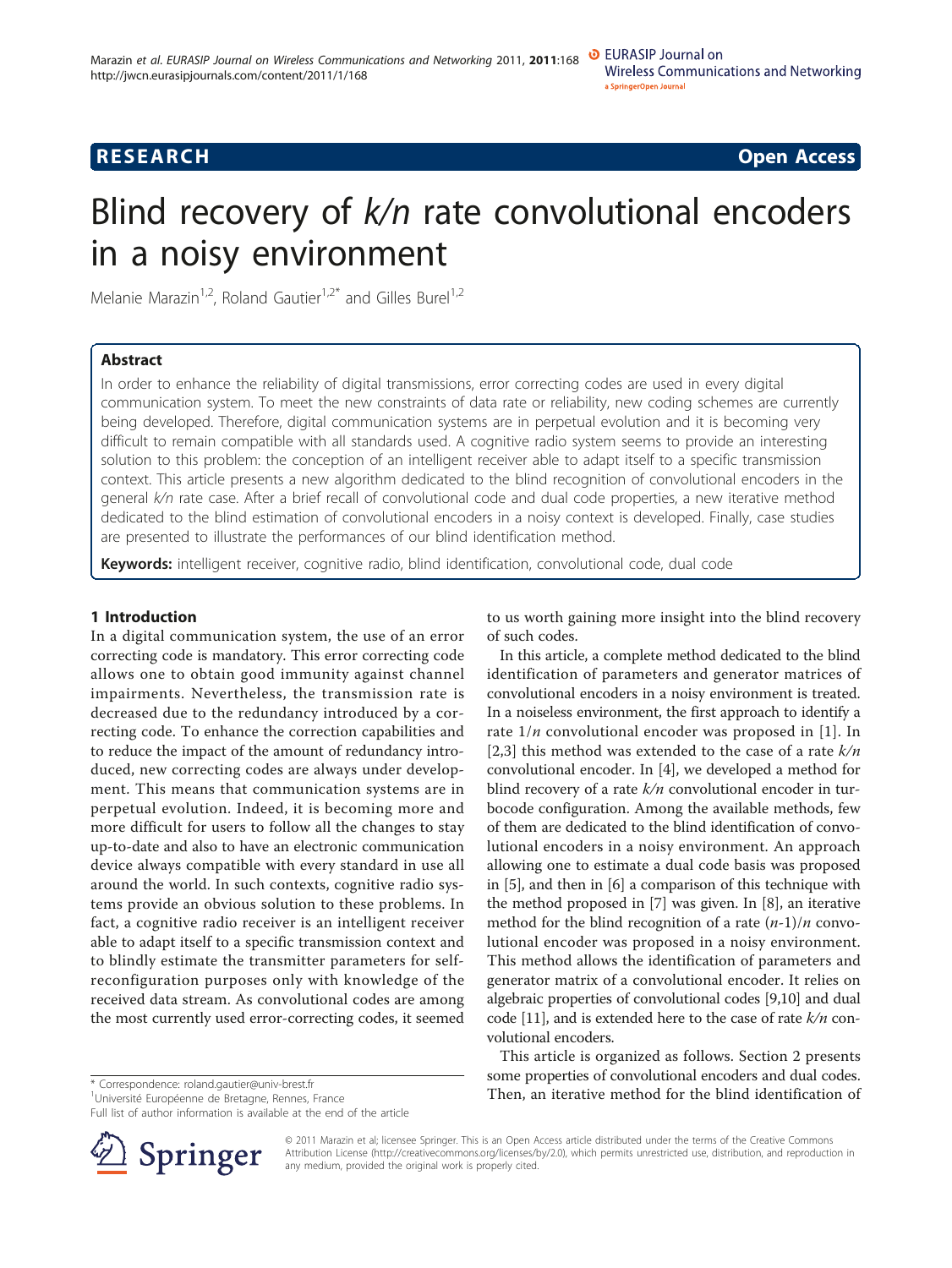convolutional encoders is described in Section 3. Finally, the performances of the method are discussed in Section 4. Some conclusions and prospects are drawn in Section 5.

# 2 Convolutional encoders and dual code

Prior to explain our blind identification method, let us recall the properties of convolutional encoders used in our method.

# 2.1 Principle and mathematical model

Let C be an  $(n, k, K)$  convolutional code, where *n* is the number of outputs,  $k$  is the number of inputs,  $K$  is the constraint length, and  $C^{\perp}$  be a dual code of C. Let us also denote by  $G(D)$  a polynomial generator matrix of rank k defined by:

$$
G(D) = \begin{bmatrix} g_{1,1}(D) & \cdots & g_{1,n}(D) \\ \vdots & \cdots & \vdots \\ g_{k,1}(D) & \cdots & g_{k,n}(D) \end{bmatrix}
$$
 (1)

where  $g_{i,j}(D)$ ,  $\forall i = 1,..., k$ ,  $\forall j = 1,..., n$ , are generator polynomials and D represents the delay operator. Let  $\mu_i$ be the memory of the ith input:

$$
\mu_i = \max_{j=1,...,n} \deg g_{i,j}(D) \ \forall i = 1,...,k
$$
 (2)

where deg is the degree of  $g_{i,j(D)}$ . The overall memory of the convolutional code, denoted  $\mu$ , is

$$
\mu = \max_{i=1,\dots,k} \mu_i = K - 1 \tag{3}
$$

If the input sequence is denoted by  $m(D)$  and the output sequence by  $c(D)$ , the encoding process can be described by

$$
c(D) = m(D).G(D)
$$
 (4)

In practice, the encoder used is usually an optimal encoder. An encoder is optimal, [[10\]](#page-8-0), if it has the maximum possible free distance among all codes with the same parameters  $(n, k, \text{ and } K)$ . This is because the error correction capability of such optimal codes is much higher. Furthermore, their good algebraic properties [[9,10](#page-8-0)] can be judiciously exploited for blind identification.

To model the errors generated by the transmission system, let us consider the binary symmetric channel (BSC) with the error probability,  $P_e$ , and denote by  $e(D)$ the error pattern and by  $y(D)$  the received sequence so that:

$$
\gamma(D) = c(D) + e(D) \tag{5}
$$

Let us also denote by  $e(i)$  the *i*th bit of  $e(D)$  so that: Pr  $(e(i) = 1) = P_e$  and  $Pr(e(i) = 0) = 1 - P_e$ . The errors are assumed to be independent.

In this article, the noise is modeled by a BSC. This BSC can be used to model an AWGN channel in the context of a hard decision decoding algorithm. Indeed, the BSC can be seen as an equivalent model to the set made of the combination of the modulator, the true channel model (AWGN by example) and the demodulator (Matched filter or Correlator + Decision Rule). Furthermore, in mobile communications, channels are subject to multipath fading, which leads, in the received bit stream, to burst errors. But, a convolutional encoder alone is not efficient in this case. Therefore, an interleaver is generally used to limit the effect of these burst errors. In this context, after the deinterleaving process, on the receiver side, the errors (so the equivalent channel including the deinterleaver) can also be modeled by a BSC.

# 2.2 The dual code of convolutional encoders

The dual code generator matrix of a convolutional encoder, termed a parity check matrix, can also be used to describe a convolutional code. This  $((n - k) \times n)$  polynomial matrix verifies the following property:

**Theorem 1** Let  $G(D)$  be a generator matrix of C. If an  $((n - k) \times n)$  polynomial matrix,  $H(D)$ , is a parity check matrix of C, then:

$$
G(D).HT(D) = 0
$$
 (6)

where  $\cdot$ <sup>T</sup> is the transpose operator.

**Corollary 1** Let  $H(D)$  be a parity check matrix of C. The output sequence  $c(D)$  is a codeword sequence of C if and only if:

$$
c(D).H^T(D) = 0 \tag{7}
$$

The parity check matrix is an  $((n - k) \times n)$  matrix such that:

$$
H(D) = \begin{bmatrix} h_{1,1}(D) & \cdots & h_{1,k}(D) & h_0(D) \\ \vdots & \cdots & \vdots & \ddots \\ h_{n-k,1}(D) & \cdots & h_{n-k,k}(D) & h_0(D) \end{bmatrix} \tag{8}
$$

where  $h_0(D)$  and  $h_{i,j}(D)$  are the generator polynomials of  $H(D)$ ,  $\forall i = 1,..., n - k$  and  $\forall j = 1,..., k$ .

Let us denote by  $\mu^{\perp}$  the memory of the dual code. According to the properties of a dual code and convolutional encoders [[9,11](#page-8-0)], this memory is defined by

$$
\mu^{\perp} = \sum_{i=1}^{k} \mu_i \tag{9}
$$

The polynomial,  $f(D) = \sum_{i=0}^{\infty} f(i).D^i$ , is a delayfree polynomial if  $f(0) = 1$ . According to [\[12](#page-8-0)], if the polynomial  $h_0(D)$  is a delayfree polynomial, then the convolutional encoder is realizable. It follows that the generator polynomial,  $h_0(D)$ , is such that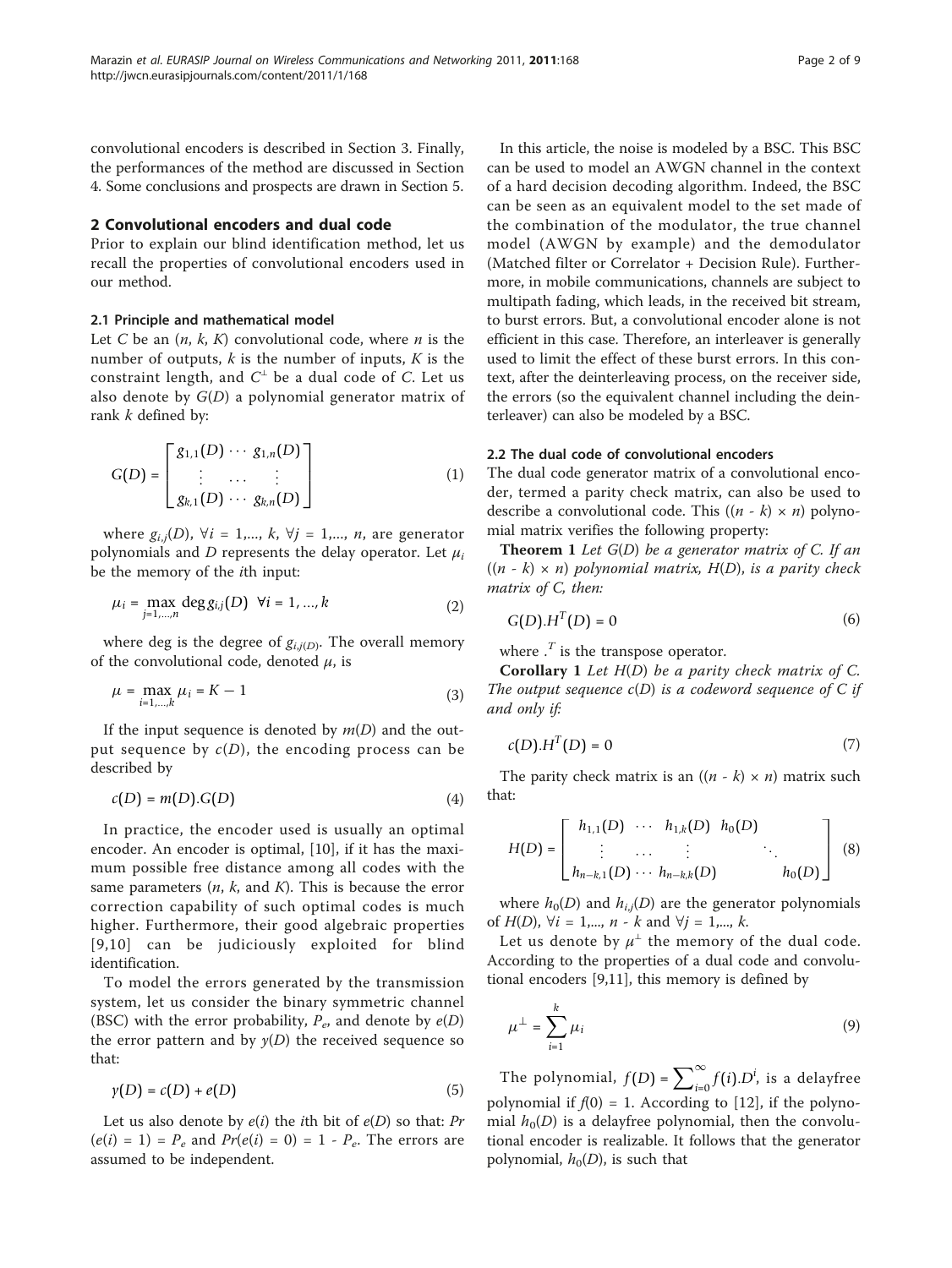$$
h_0(D) = 1 + h_0(1) \cdot D + \dots + h_0(\mu^{\perp}) \cdot D^{\mu^{\perp}}
$$
 (10)

Let us denote by  $H$ , the binary form of  $H(D)$  defined by

$$
H = \begin{pmatrix} H_{\mu^{\perp}} & \cdots & H_1 & H_0 \\ & H_{\mu^{\perp}} & \cdots & H_1 & H_0 \\ & & H_{\mu^{\perp}} & \cdots & H_1 & H_0 \\ & & & \ddots & \ddots & \ddots \end{pmatrix}
$$
 (11)

where  $H_i$ ,  $\forall i = 0,..., \mu^{\perp}$ , are matrices of size  $((n - k) \times$  $n)$  such that

$$
H_{i} = \begin{bmatrix} h_{1,1}(i) & \cdots & h_{1,k}(i) & h_{0}(i) \\ \vdots & \cdots & \vdots & \ddots \\ h_{n-k,1}(i) & \cdots & h_{n-k,k}(i) & h_{0}(i) \end{bmatrix}
$$
 (12)

The parity check matrix (11) is composed of shifted versions of the same  $(n - k)$  vectors. These vectors of size  $n.(\mu^{\perp} + 1)$  and denoted by  $\mathbf{h}_i$  ( $\forall j = 1,..., n - k$ ) are defined by

$$
h_j = \left( H_{\mu^\perp}^{(j)} H_{\mu^{\perp - 1}}^{(j)} \cdots H_1^{(j)} H_0^{(j)} \right) \tag{13}
$$

where  $H_i^{(j)}$ , which correspond to the *j*th row of  $H_i$ , is a row vector of size  $n$  such that

$$
H_i^{(j)} = (h_{j,1}(i) \cdots h_{j,k}(i) \mathbf{0}_{j-1} h_0(i) \mathbf{0}_{n-k-j}) \qquad (14)
$$

In (14),  $\mathbf{0}_l$  is a zero vector of size l.

*i*=1

In the case of a rate  $k/n$  convolutional encoder, each vector  $\mathbf{h}_i$  (13) is composed of  $(n - k - 1) \cdot (\mu^{\perp} + 1)$  zeros. In this configuration, the system given in (7) is split into  $(n - k)$  systems:

$$
[c_1(D) \cdots c_k(D) c_{k+s}(D)] \cdot \begin{bmatrix} h_{s,1}(D) \\ \vdots \\ h_{s,k}(D) \\ h_0(D) \end{bmatrix}
$$
  
=  $\sum_{i=1}^{k} c_i(D) \cdot h_{s,i}(D) + c_{k+s}(D) \cdot h_0(D) = 0,$  (15)

 $\forall s = 1,...,(n - k)$ . Thus, the  $(n - k)$  vectors (13), called parity checks, are such that

$$
h_s = \left(H_{\mu^\perp}^{(s)} H_{\mu^{\perp-1}}^{(s)} \cdots H_0^{(s)}\right) \tag{16}
$$

where  $H_i^{(s)}$  is a row vector of size  $(k + 1)$  defined by:

$$
H_i^{(s)} = (h_{s,1}(i) \cdots h_{s,k}(i) h_0(i))
$$
 (17)

Let us denote by  $S$  the size of these parity checks of the code (16) such that

$$
S = (k+1) \cdot (\mu^{\perp} + 1) \tag{18}
$$

It follows from (16) and (10) that the  $(n - k)$  parity checks,  $h_s$ , are vectors of degree (S - 1).

### 3 Blind recovery of convolutional code

This section deals with the principle of the proposed blind identification method in the case where the intercepted sequence is corrupted. Only few methods are available for blind identification in a noisy environment: for example, an Euclidean algorithm-based approach was developed and applied to the case of a rate 1/2 convolutional encoder [[13](#page-8-0)]. At nearly the same time, a probabilistic algorithm based on the Expectation Maximization (EM) algorithm was proposed in [[14\]](#page-8-0) to identify a rate  $1/n$  convolutional encoder. Further to our earlier development of a method of blind recovery for a convolutional encoder of rate  $(n - 1)/n$  [\[8](#page-8-0)], it appeared to us worth extending it, here, to the case of a rate  $k/n$ convolutional encoder. Prior to describing the iterative method in use, which is based on algebraic properties of an optimal convolutional encoder [[9,10](#page-8-0)] and dual code [[11\]](#page-8-0), let us briefly recall the principle of our blind identification method when the intercepted sequence is corrupted.

#### 3.1 Blind identification of a convolutional code: principle

This method allows one to identify the parameters  $(n, k, k)$ and  $K$ ) of an encoder, the parity check matrix, and the generator matrix of an optimal encoder. Its principle is to reshape columnwise the intercepted data bit stream, y, under matrix form. This matrix, denoted  $R_l$ , is computed for different values of  $l$ , where  $l$  is the number of columns. The number of rows in each matrix is equal to L. If the received sequence length is  $L'$ , then the number of rows of  $R_l$  is  $L = \left| \frac{L'}{l} \right|$ , where  $\lfloor . \rfloor$  stands for the integer

part. This construction is illustrated in Figure 1.

If the received sequence is not corrupted ( $y = c \Rightarrow e = 0$ ), for  $\alpha \in \mathbb{N}$ , we have shown in [[8\]](#page-8-0) that the rank in Galois Field,  $GF(2)$ , of each matrix  $R_l$  has two possible values:

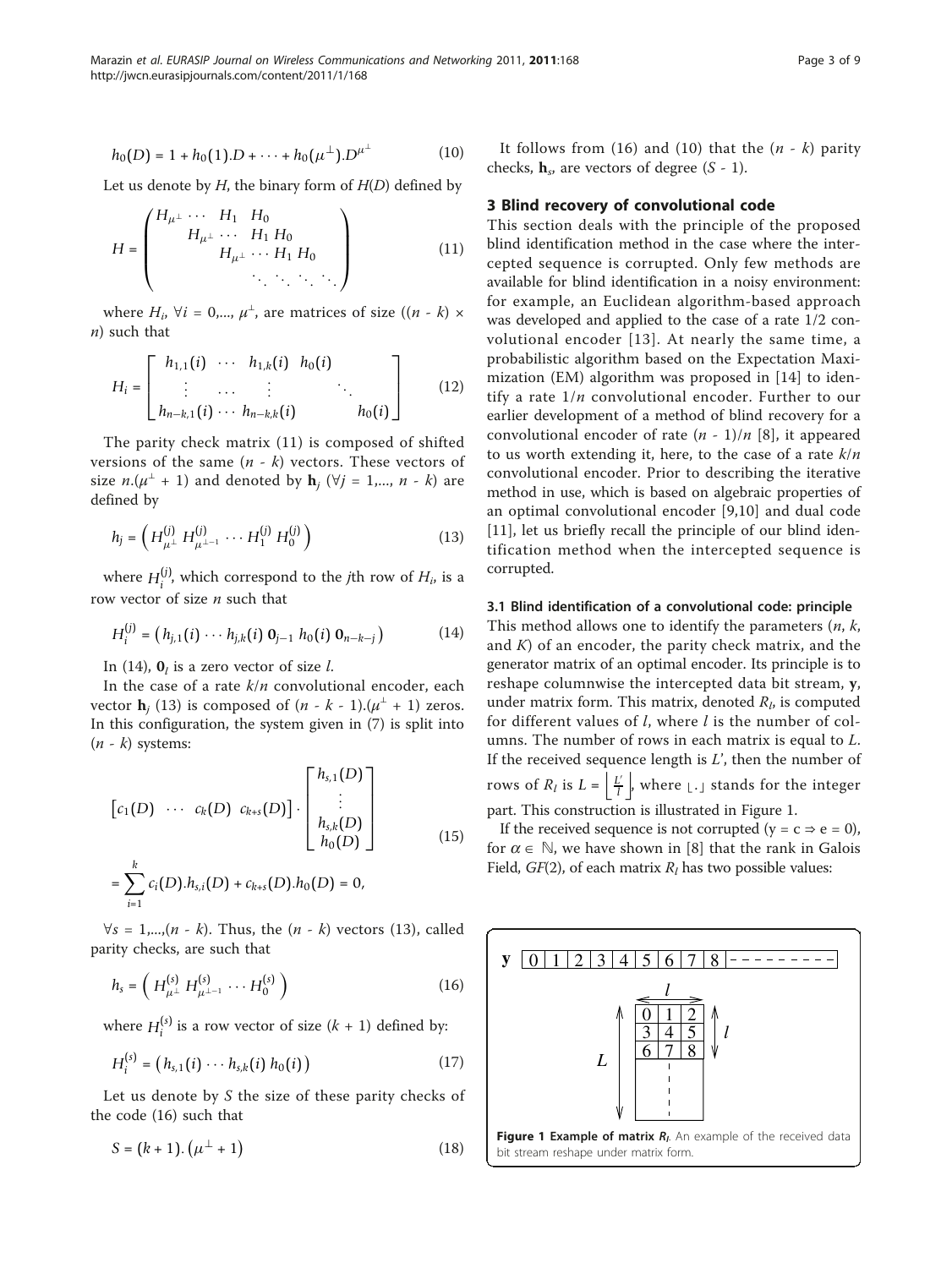• If 
$$
l \neq \alpha.n
$$
 or  $l < n_a$ 

$$
rank(R_l) = l \tag{19}
$$

• If 
$$
l = \alpha.n
$$
 and  $l \ge n_a$   

$$
rank(R_l) = l \cdot \frac{k}{n} + \mu^{\perp} < l \tag{20}
$$

where  $n_a$  is a key-parameter which corresponds to the first matrix  $R_l$  with a rank deficiency. Indeed, in [[8\]](#page-8-0), for a rate  $(n - 1)/n$  convolutional encoder, this parameter proved to be such that

$$
n_a = n. \left(\mu^{\perp} + 1\right) \tag{21}
$$

In this configuration,  $n_a$  is equal to the size of the parity check (S). But, what is its value in general for a rate  $k/n$  convolutional encoder?

For a rate  $k/n$  convolutional encoder, we show in Appendix A that the size of the first matrix which exhibits a rank deficiency,  $n_a$ , is equal to

$$
n_a = n. \left\lfloor \frac{\mu^\perp}{n-k} + 1 \right\rfloor \tag{22}
$$

From (22), it is obvious that the parameter,  $n_a$ , is not equal to the size of the  $(n - k)$  parity check (16) of the code. In Appendix B, a discussion about the value of a rank deficiency of matrix  $R_{n_a}$  is proposed.

# 3.2 Blind identification of convolutional code: method

A prerequisite to the extension of the method applied in [[8\]](#page-8-0) to the case of a rate  $k/n$  convolutional encoder is the identification of the parameter,  $n$ . Then, a basis of dual code has to be built to further deduce the value of  $n_a$  that corresponds to the size of the parity check with the smallest degree. Using both this parameter and (22), one can assume different values for k and  $\mu^{\perp}$  Then, the  $(n - k)$  parity check (16) and a generator matrix of the code can be estimated.

To identify the number of outputs,  $n$ , let us evaluate the likely-dependent columns of  $R_l$ . Then, the values of l at which  $R_l$  matrices seem to be of degenerated rank are detected by converting each  $R_l$  matrix into a lower triangular matrix  $(G_l)$  through use of the Gauss Jordan Elimination Through Pivoting adapted to GF(2):

$$
G_l = A_l.R_lB_l \tag{23}
$$

where  $A_l$  is a row-permutation matrix of size  $(L \times L)$ and  $B_l$  is a matrix of size  $(l \times l)$  that describes the column combination. Let  $N_l(i)$  be the number of 1 in the lower part of the *i*th column in the matrix,  $G_l$ . In [[15](#page-8-0),[16](#page-8-0)], this number was used to estimate an optimal threshold  $(\gamma_{opt})$ , which allows us to decide whether the *i*th column of the matrix  $R_l$  is dependent on the other columns. This optimal threshold is such that the sum of the missing probabilities is as small as possible. The numbers of detected dependent columns, denoted as Z (l), are such that

$$
Z(l) = \text{Card}\left\{i \in \{1, ..., l\} | N_l(i) \le \frac{(L-l) \cdot \gamma_{\text{opt}}}{2}\right\} \tag{24}
$$

where Card $\{x\}$  is the cardinal of x. So, the gap between two non-zero cardinals,  $Z(l)$ , is equal to the estimated codeword size  $(\hat{n})$ . Let  $\mathcal I$  be a set of *l*-values where the cardinal is non-zero. From the matrix,  $B_i$ ,  $\forall i \in \mathcal{I}$ , one can build a dual code basis. Let  $\mathcal I$  be a  $((L - i) \times i)$  matrix composed of the last  $(L - i)$  rows of  $R_i$ . If  $\mathbf{b}_i$ ,  $\forall j = 1,..., i$ , represents the *j*th column of  $B_i$ , **b**<sub>*i*</sub> is considered as a linear form close to the dual code on condition that:

$$
d\left(R_i^1.b_j\right) \le (L-i)\cdot \gamma_{opt} \tag{25}
$$

where  $d(x)$  is the Hamming weight of x. Let us denote a set of all linear forms by *D*. Within the set of detected linear forms, the one with the smallest degree is taken and denoted, here, by  $\hat{\mathbf{h}}$ , and its size by  $\hat{n}_a$ . From (22), one can make different hypotheses about k and  $\mu^{\perp}$  values. This algorithm is summed up in Algorithm 1.

For a rate  $(n - 1)/n$  convolutional encoder with  $\hat{\bf h}$  as parity check, solving the system described in Property 1 (see Section 2) enables one to identify the generator matrix. One should, however, note that with a rate  $k/n$  convolutional code, a prerequisite to the identification of the generator matrix,  $G(D)$ , is the identification of the  $(n - k)$ parity check,  $\mathbf{h}_i$  of size S (see (16) and (18)).

Algorithm 1: Estimation of *k* and 
$$
\mu^{\perp}
$$
  
\nInput: Value of  $\hat{n}$  and  $\hat{n}_a$   
\nOutput: Value of  $\hat{k}$  and  $\hat{\mu}^{\perp}$   
\nfor  $k' = 1$  to  $\hat{n} - 1$ do  
\nfor  $Z = 1$  to  $\hat{n} - k'$ do  
\n
$$
\hat{\mu}^{\perp} = \left[\hat{\mu}^{\perp} \hat{n}_a \cdot \left(1 - \frac{k'}{\hat{n}}\right) - Z\right]
$$
\n
$$
\hat{k} = \left[\hat{k} \ k'\right]
$$
\nend

end

It is done by building  $(\hat{n} - \hat{k})$  row vectors denoted by  $x<sub>s</sub>$  so that

$$
x_s = (\gamma_1(t) \cdots \gamma_k(t) \gamma_{k+s}(t) \cdots), \qquad (26)
$$

 $\forall s = 1,..., \forall s = 1,..., (\hat{n} - \hat{k})$ . For each vector,  $x_s$ , a matrix,  $R_p^s$  is built as previously done for  $R_l$ . Then, for each matrix  $R_p^s$ , a linear form of size S has to be estimated. This algorithm is summed up in Algorithm 2 where  $\hat{\mathbf{h}}_s$  refers to the identified  $\hat{\mathbf{n}} = \hat{\mathbf{k}}$  parity check.

Identification of the generator matrix from both these  $(\hat{n} - \hat{k})$  parity checks and the whole set of the code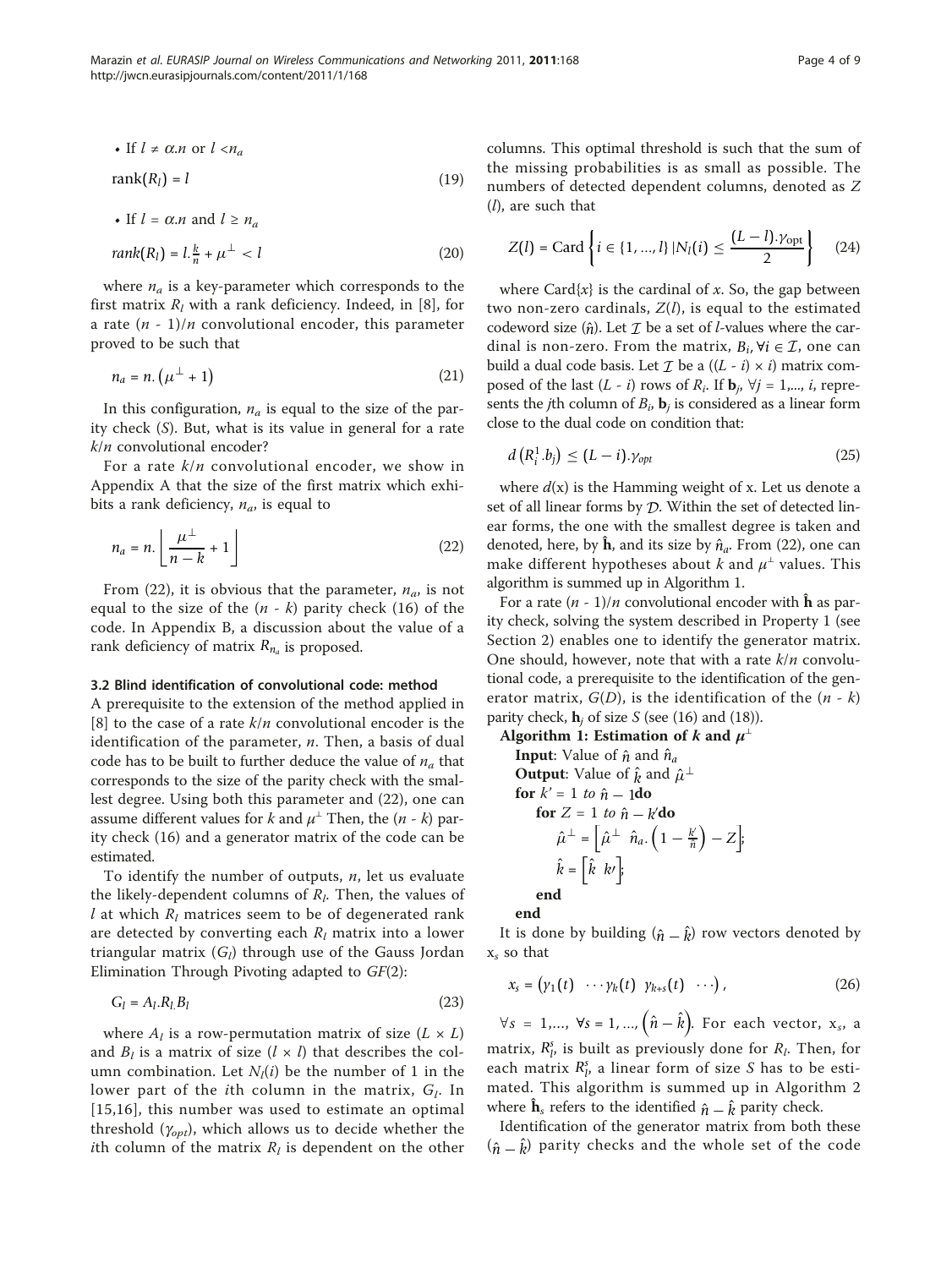parameters can be realized by solving the system described in Property 1.

In [\[15](#page-8-0),[17](#page-8-0)], a similar approach, based on a rank calculation, is used to identify the size of an interleaver. In this article, an iterative process is proposed to increase the probability to estimate a good size of interleaver. The principle of this iterative process is to perform permutations on the  $R_l$  matrix rows to obtain a new virtual realization of the received sequence. These permutations increase the probability to obtain non-erroneous pivots during the Gauss Elimination process (23). Our earlier identification of a convolutional encoder relied on a similar approach [[8\]](#page-8-0). Indeed, at the output of our algorithm, either: (i) the true encoder, or an optimal encoder, is identified or (ii) no optimal code is identified. But in case (ii), the probability of detecting an optimal convolutional encoder is increased by a new iteration of the algorithm.

The average complexity of one iteration of the process dedicated to the blind identification of convolutional encoder is  $\mathcal{O}\left(I_{max}^4\right)$ . Indeed, our blind identification method is divided into three steps: (i) identification of  $n$ , (ii) identification of a dual code basis, and (iii) identification of parity checks and a generator matrix. Each step consist of maximum  $(l_{max} - 1)$  process of Gaussian eliminations on  $R_l$  matrices of size  $(L \times l)$ 

Algorithm 2: Estimation of (*n*<sup>ˆ</sup> <sup>−</sup> <sup>ˆ</sup> *k*) parity check. Input: y, *<sup>n</sup>*ˆ, <sup>ˆ</sup> *k* and μˆ <sup>⊥</sup> Output: (*n*<sup>ˆ</sup> <sup>−</sup> <sup>ˆ</sup> *k*) parity check for <sup>s</sup> = 1 to (*n*<sup>ˆ</sup> <sup>−</sup> <sup>ˆ</sup> *k*) do *xs* = *y*1(*t*) ··· *y*<sup>ˆ</sup> *<sup>k</sup>*(*t*) *y*<sup>ˆ</sup> *k*+*s* (*t*) ··· ,; for *l* = ˆ *k* + 1 . μˆ <sup>⊥</sup> + 1 to lmax do Build matrix *Rs <sup>l</sup>* of size (L × l) with xs; *Rs <sup>l</sup>* <sup>→</sup> *Tl* <sup>=</sup> *Al*.*Rs l* .*Bl* for i = 1 to l do if *Nl*(*i*) <sup>≤</sup> *<sup>L</sup>*−*<sup>l</sup>* <sup>2</sup> .γ*opt*then if deg *bl i* = ˆ *k* + 1 . μˆ <sup>⊥</sup> + 1 then *h*ˆ*<sup>s</sup>* = *bl i* ; end end end end end

where  $L = 2.l_{max}$ . Thus, the average complexity is such that

$$
\mathcal{O}\left(L, \sum_{l=2}^{l_{\text{max}}} l^2\right) = \mathcal{O}\left(2. l_{\text{max}}. l_{\text{max}}^3\right) = \mathcal{O}\left(l_{\text{max}}^4\right) \tag{27}
$$

Thereby, the average complexity of the iterative process is

$$
\mathcal{O}\left(n b_{\text{iter}} \cdot l_{\text{max}}^4\right) \tag{28}
$$

where  $nb_{\text{iter}}$  is the number of iterations realized.

To identify all parameters of an encoder, it is necessary to obtain two consecutive rank deficiency matrix. So, the minimum value of  $l_{\text{max}}$  is

$$
l_{\max} = n_a + n = n. \left\lfloor \frac{\mu^\perp}{n - k} + 1 \right\rfloor + n \tag{29}
$$

Furthermore, in the literature, the parameters of convolutional encoders used take typically quite very small values. Indeed, the maximum parameters are such that

$$
n_{\text{max}} = 5, \quad k_{\text{max}} = 4, \quad K_{\text{max}} = 10 \tag{30}
$$

A minimum value of  $l_{\text{max}}$  is given in Table 1 for three optimal encoders used in the following section dedicated to the analysis and performances study of our blind identification method.

# 4 Analysis and performances

In order to gain more insight into the performances of our blind identification technique, let us consider three convolutional encoders, C(3,1, 4), C(3, 2, 3), and C(2, 1, 7).

Let  $R_l$  be a matrix built from 20, 000 received bits with  $l = 2, ..., 100$  and  $L = 200$ . It is very important to take into account the number of data to prove that our algorithm is well adapted for implementation in a realistic context. The amount of 20,000 bits is quite low with regards compared to standards. For example, in the case of mobile communications delivered by the UMTS at a data rate up to 2 Mbps, only 10 ms are needed to receive 20, 000 bits. Furthermore, the rates reached by standards in the future will be higher.

For each simulation, 1000 Monte Carlo were run, and focus was on

- the impact of the number of iterations upon the probability of detection;
- the global performances in terms of probability of detection.

In this article, the detection means complete identification of the encoders (parameters and generator matrix).

4.1 The detection gain produced by the iterative process The number of iterations to be made is a compromise between the detection performances and the processing

Table 1 Different values of  $I_{\text{max}}$  (the minimum value of  $l_{\text{max}}$  is given for three optimal encoders)

| Encoder    | $I_{\rm max}$ |  |
|------------|---------------|--|
| C(3, 2, 3) | 18            |  |
| C(3, 1, 4) |               |  |
| C(2, 1, 7) | 16            |  |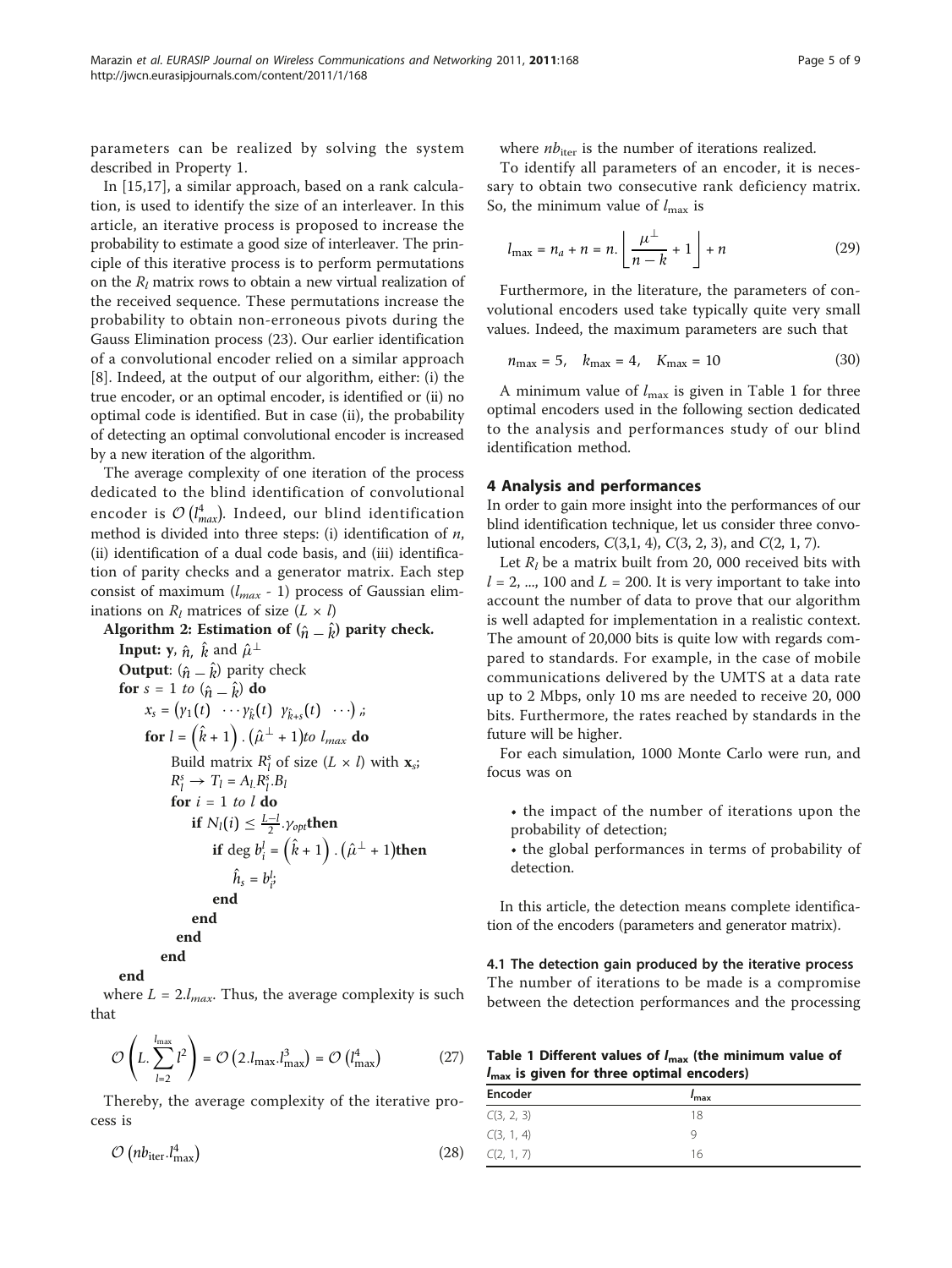delay introduced in the reception chain (see [[8](#page-8-0)]). To evaluate this number of iterations, let  $P_{det}(i)$  be the probability of detecting the true encoder at the ith iteration.

The probability of detecting the true encoder,  $P_{\text{det}}$  is called probability of detection.

• C(3, 2, 3) convolutional encoder:

Figure 2 shows the probability of detecting the true encoder ( $P_{\text{det}}$ ) compared with  $P_e$  for 1, 10, and 50 iterations. It shows that, for the  $C(3, 2, 3)$  convolutional encoder, 10 iterations of the algorithm result in the best performances: indeed, there is no advantage in performing 50 iterations rather than 10. On the other hand, the gain between 1 and 10 iterations is huge.

• C(3,1,4) convolutional encoder:

Figure 3 illustrates the evolution of  $P_{\text{det}}$  compared with  $P_e$  for 1, 10, and 50 iterations in the case of  $C(3,1,$ 4) convolutional encoder. It shows that the gain between the 1st and the 50th iterations is nearly nil.

For a rate  $k/n$  convolutional code where  $k \neq n - 1$ , the algorithm presented in Figure 2 requires several iterations to estimate the  $(n - k)$  parity checks (16). Consequently, for such codes ( $k \neq n - 1$ ) there is no need to realize this iteration process. Indeed, the gain provided by our iterative process is not significant. But, for a rate  $(n - 1)/n$  convolutional encoder, it is clear that the algorithm performances are enhanced by iterations. Moreover, it is important to note that the detection of a convolutional code depends on both the parameters of





the code, the channel error probability, and the correction capacity of the code. Thus, the number of iterations needed to get the best performance is code dependent. For such a code, it would be worth assessing the impact of the required number of data. In order to achieve this, for the  $C(2,1, 7)$  convolutional encoders, a comparison of the detection gain produced by the iterative process for several values of  $L$  is proposed.

#### •  $C(2,1,7)$  convolutional encoder:

Figure 4 depicts  $P_{\text{det}}$  compared with  $P_{e}$ , for 1, 5, and 50 iterations and for  $L = 200$ . For 1, 10, 40, and 50

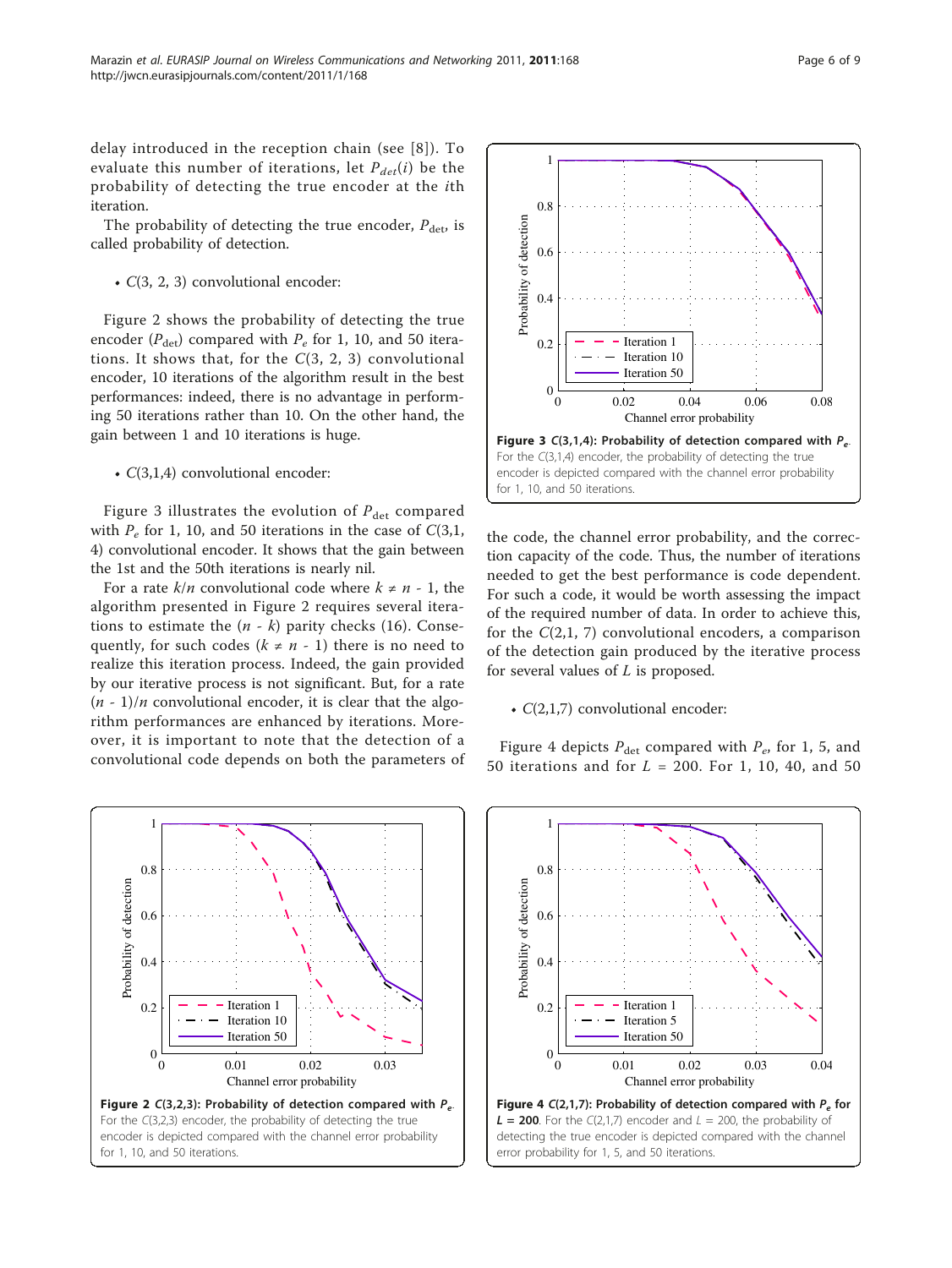iterations, Figure 5 illustrates the evolution of  $P_{\text{det}}$  compared with  $P_e$  for  $L = 500$ . It shows that, for  $L = 200, 5$ iterations permit us to identify the true encoder, whereas, for  $L = 500$ , the identification of the true encoder requires 40 iterations. For  $L = 200$ , after 5 iterations,  $P_{\text{det}}$  is close to 1 for  $P_e \le 0.02$ , but after 40 iterations and  $L = 500$ ,  $P_{\text{det}}$  is close to 1 for  $P_e \le 0.03$ . It is clear that the number of received bits is an important parameter of our method. Indeed, by increasing the size of matrices  $R_l$ , the probability to obtain non-erroneous pivots increases during the iterative process. Thus, it is possible to realize more iterations of our algorithm to improve detection performances. But, for implementation in a realistic context, the required number of data has to be taken into account. In the last section, we will show that the algorithm performances are very good when  $L = 200$ .

# 4.2 Probability of detection

To analyze the method performances, three probabilities were defined as follows:

1. probability of detection  $(P_{\text{det}})$  is the probability of identifying the true encoder;

2. probability of false-alarm  $(P_{fa})$  is the probability of identifying an optimal encoder but not the true one; 3. probability of miss  $(P_m)$  is the probability of identifying no optimal encoder.

In order to assess the relevance of our results through a comparison of the different probabilities to the code correction capability, let us denote by  $BER_r$  the theoretical residual bit error rate obtained after decoding of the corrupted data stream with a hard decision [[12\]](#page-8-0). Here, to be acceptable, BER<sub>r</sub> must be close to  $10^{-5}$ .

Figures 6, [7,](#page-7-0) and [8](#page-7-0) show the different probabilities compared with  $P_e$  after 10 iterations and the limit of the  $10^{-5}$  acceptable BER, for C(3, 2, 3), C(3, 1, 4), and C(2, 1, 7) convolutional encoders, respectively. One should note that the probability of identifying the true encoder is close to 1 for any  $P_e$  with a post-decoding BER<sub>r</sub> less than  $10^{-5}$ . Indeed, the algorithm performances are excellent:  $P_{\text{det}}$  is close to 1 when  $P_e$  corresponds to either BER<sub>r</sub> < 2 × 10<sup>-4</sup> for C(3,2,3) convolutional encoder or BER<sub>r</sub> <  $0.67 \times 10^{-4}$  for the C(3,1,4) encoder.

# 5 Conclusion

This article dealt with the development of a new algorithm dedicated to the reconstruction of convolutional code from received noisy data streams. The iterative method is based on algebraic properties of both optimal convolutional encoders and their dual code. This algorithm allows the identification of parameters and generator matrix of a rate  $k/n$  convolutional encoder. The performances were analyzed and proved to be very good. Indeed, the probability to detect the true encoder proved to be close to 1 for a channel error probability that generates a post-decoding BER, that is less than  $10^{-5}$ . Moreover, this algorithm requires a very small amount of received bit stream.

In most digital communication systems, a simple technique, called puncturing, is used to increase the code rate. The blind identification of the punctured code is divided into two part: (i) identification of the equivalent encoder and (ii) identification of the mother code and





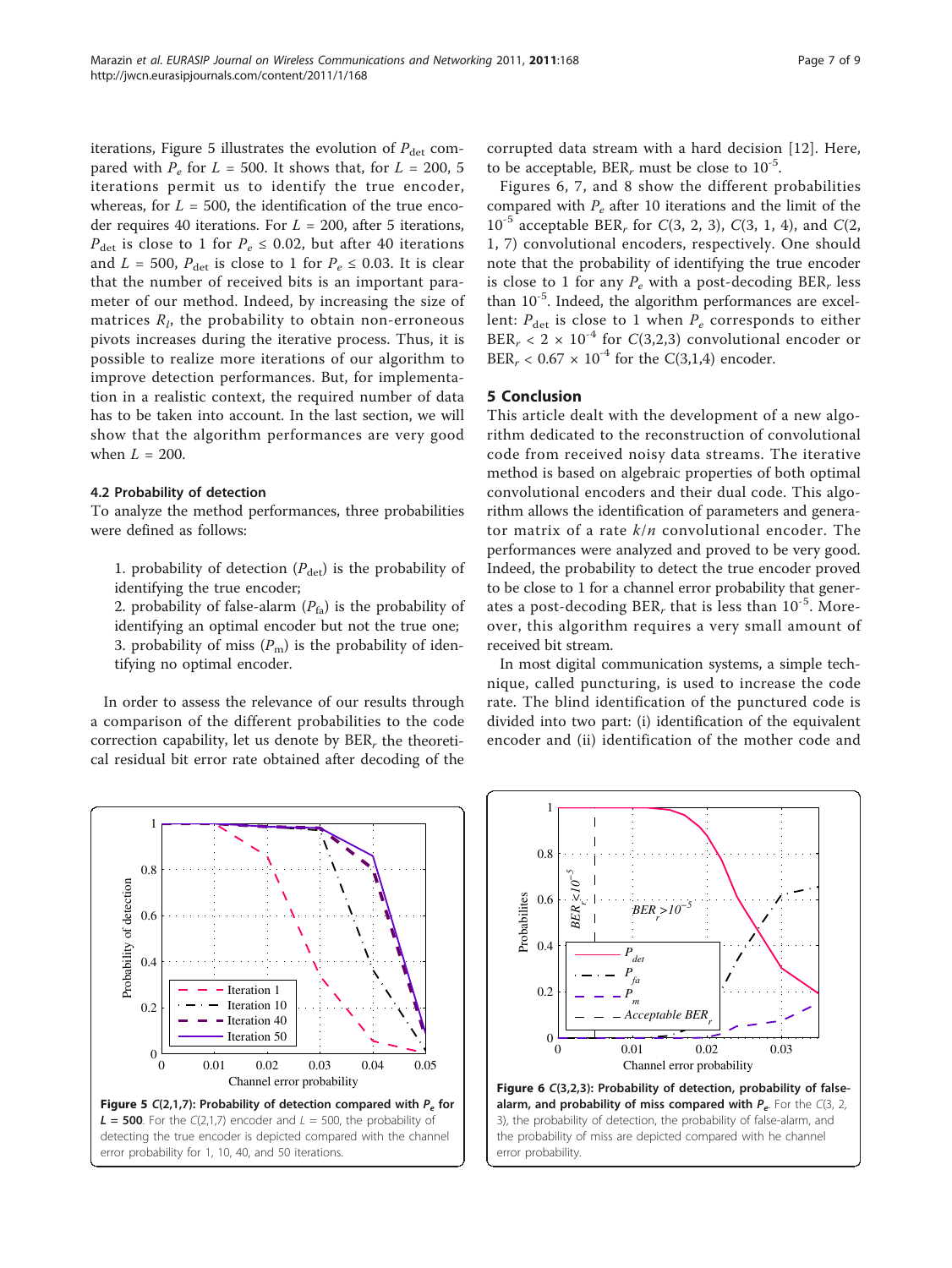<span id="page-7-0"></span>

puncturing pattern. Our method, dedicated to the blind identification of  $k/n$  convolutional encoders, also allows the blind identification of the equivalent encoder of the punctured code. Thus, our future study will be to identify the mother code and the puncturing pattern only from the knowledge of this equivalent encoder.

#### A The key-parameter  $n_a$

According to (20), the rank of the matrix,  $R_{\alpha,n}$ , is:

$$
rank(R_{\alpha,n}) = \alpha.n.\frac{k}{n} + \mu^{\perp} < \alpha.n
$$
\n(31)



Let us seek  $n_a$ , when  $n_a = \alpha.n$ , which corresponds to the first matrix,  $R_{n_a}$ , with a rank deficiency. This corresponds to seeking the minimum value of  $\alpha$ .

$$
\alpha.n\left(1-\frac{k}{n}\right)>\mu^{\perp} \tag{32}
$$

$$
\alpha.n > \frac{n}{n-k}.\mu^{\perp} \tag{33}
$$

$$
\alpha > \frac{\mu^{\perp}}{n-k} \tag{34}
$$

So, the minimum value of  $\alpha$ , denoted  $\alpha_{min}$ , is such that

$$
\alpha_{\min} = \left\lfloor \frac{\mu^{\perp}}{n-k} \right\rfloor + 1 \tag{35}
$$

According to (35), the key-parameter  $n_a$  is such that

$$
n_a = n.\alpha_{\min} = n. \left\lfloor \frac{\mu^\perp}{n-k} + 1 \right\rfloor \tag{36}
$$

#### B The rank deficiency of  $R_{n_a}$

According to (36), the rank of  $R_{n_a}$  is such that

$$
rank (R_{n_a}) = k. \left[ \frac{\mu^{\perp}}{n-k} + 1 \right] + \mu^{\perp}
$$
 (37)

Therefore, the rank deficiency of  $R_{n_a}$ , denoted  $Z(n_a) = n_a - \text{rank}(R_{n_a})$ , is

$$
Z(n_a) = (n-k). \left\lfloor \frac{\mu^{\perp}}{n-k} + 1 \right\rfloor - \mu^{\perp}
$$
  
=  $(n-k). \left\lfloor \frac{\mu^{\perp}}{n-k} \right\rfloor - \mu^{\perp} + (n-k)$  (38)

The modulo operator is equivalent to

$$
(a \mod (b)) = a - \left\lfloor \frac{a}{b} \right\rfloor.b \tag{39}
$$

and thus:

$$
Z(n_a) = -(\mu^{\perp} \mod (n-k)) + (n-k) \tag{40}
$$

The modulo operator is such that

$$
0 \leq (a \mod (b)) < b \tag{41}
$$

Consequently, the value of  $(\mu^{\perp}$ - mod  $(n - k))$  is

$$
0 \leq \left(\mu^{\perp} \mod (n-k)\right) < \left(n-k\right) \tag{42}
$$

$$
-(n-k) < -(\mu^{\perp} \mod (n-k)) \le 0 \tag{43}
$$